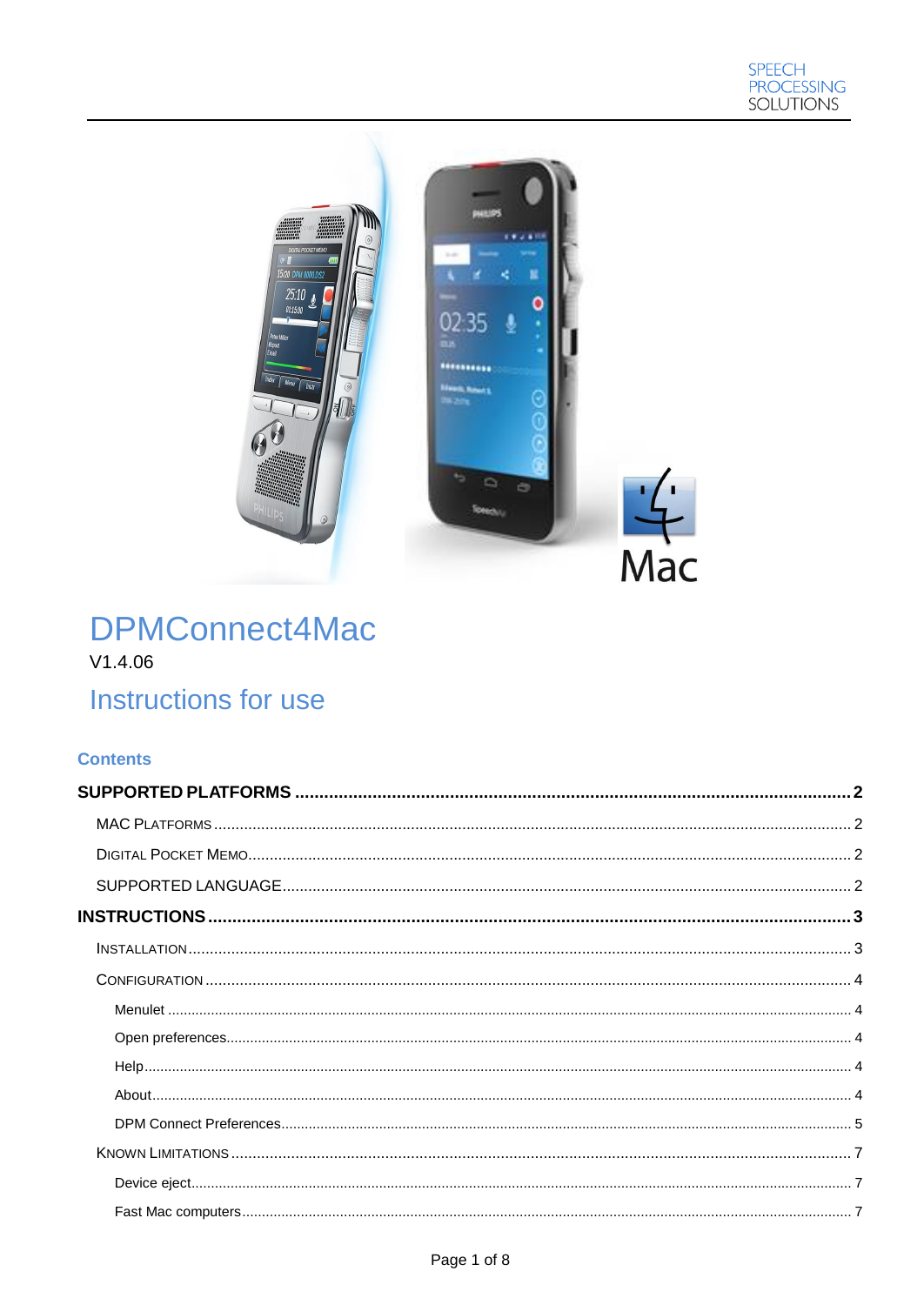# <span id="page-1-0"></span>SUPPORTED PLATFORMS

# <span id="page-1-1"></span>MAC PLATFORMS

DPMConnect4Mac was tested with the following Mac operating systems:

- Mac OS X 10.10 Yosemite
- Mac OS X 10.11 El Capitan

For all listed operating systems, it is recommended that the latest update available is applied before installing DPMConnect4Mac.

# <span id="page-1-2"></span>DIGITAL POCKET MEMO

The new DPMConnect4Mac software supports following portable dictation devices:

- SpeechAir 1100
- Digital Pocket Memo 6000
- Digital Pocket Memo 7000 series
- **•** Digital Pocket Memo 8000 series
- Olympus DS-5000
- Olympus DS-3400

**E** Note: Connecting more than one device at the same time is not supported.

# <span id="page-1-3"></span>SUPPORTED LANGUAGE

The DPMConnect4Mac software is currently provided in English only.





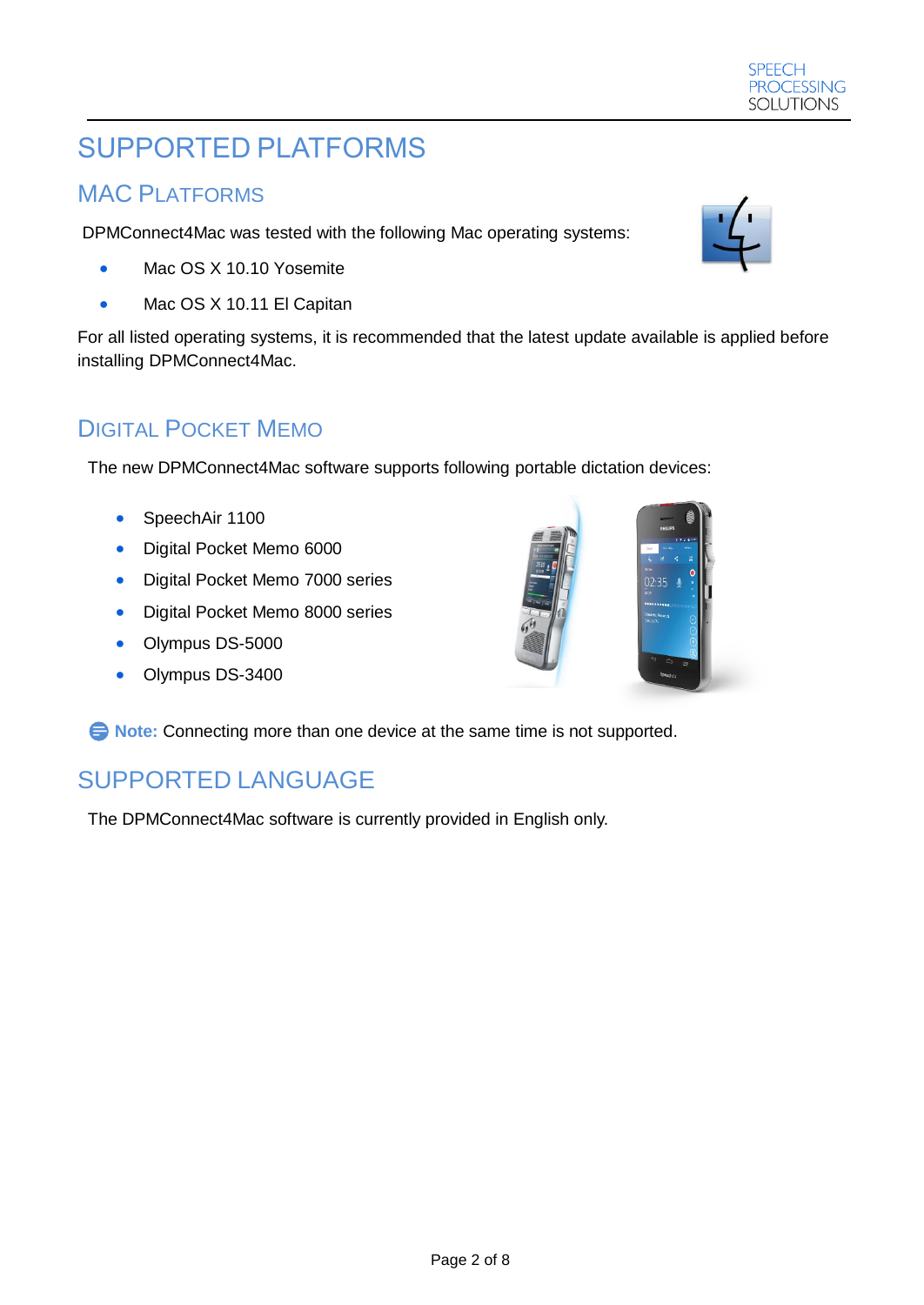

# <span id="page-2-0"></span>**INSTRUCTIONS**

## <span id="page-2-1"></span>**INSTALLATION**

1. Copy the file DPMConnect.dmg into your system



2. When opening the file you will see the following screen.

| . |                                               | DPMConnect for Mac |              |                |
|---|-----------------------------------------------|--------------------|--------------|----------------|
|   |                                               |                    |              |                |
|   | DPMConnect 1.4                                |                    |              |                |
|   |                                               |                    |              |                |
|   |                                               |                    |              |                |
|   | DPMConnect.app                                |                    | Applications |                |
|   |                                               |                    |              |                |
|   | 跖<br>$\sim$<br>p.<br><b>BTF</b>               |                    |              |                |
|   | readme.rtf                                    |                    |              |                |
|   | @ Speech Processing Solutions GmbH, 1996-2016 |                    |              | <b>PHILIPS</b> |

3. Drag and drop the icon **DPMConnect.app** onto the **Applications** icon. To start the application browse to your applications folder and click on **DPMConnect.app**.

A new "**Menulet**" icon appears on the menu bar.



4. You have now successfully installed the application and DPMConnect4Mac is ready to use.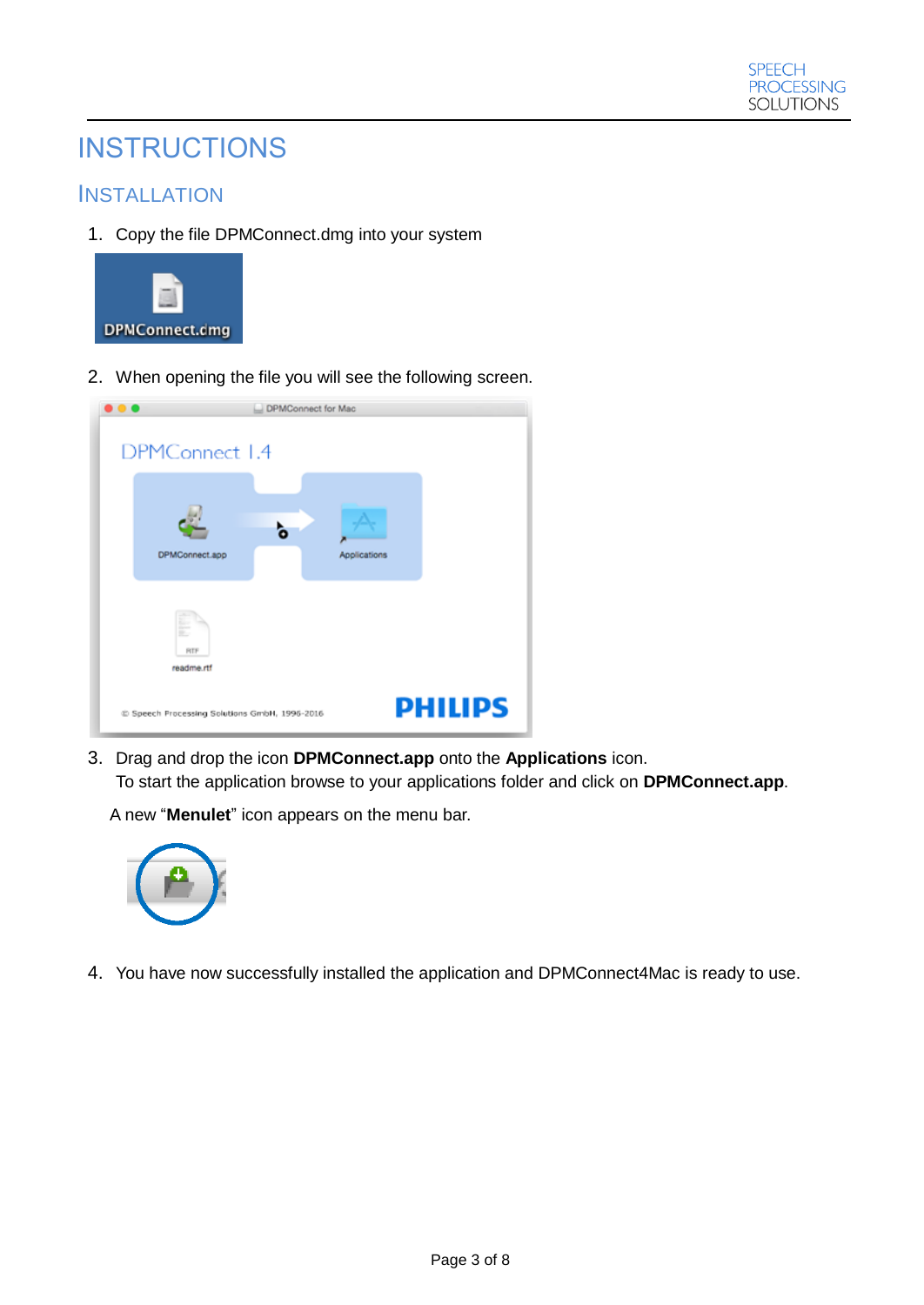## <span id="page-3-0"></span>**CONFIGURATION**

The configuration of DPMConnect4Mac can be done from the **Menulet** icon.

## <span id="page-3-1"></span>**Menulet**

The DPMConnect 4 Mac menulet displays the following menu items:



## <span id="page-3-2"></span>Open preferences

Clicking the **Open preferences** item displays the DPMConnect Preferences page.

## <span id="page-3-3"></span>**Help**



## <span id="page-3-4"></span>About

Clicking the **About** item displays a dialog with general version and copyright information.

| <b>DPMConnect</b>                                                                      |
|----------------------------------------------------------------------------------------|
| Version 1.4 (06)                                                                       |
| Engineered, designed, tested<br>and documented by<br>Speech Processing Solutions GmbH. |
| http://www.philips.com/dictation                                                       |
| Copyright © Speech Processing Solutions GmbH,<br>1996-2016. All rights reserved.       |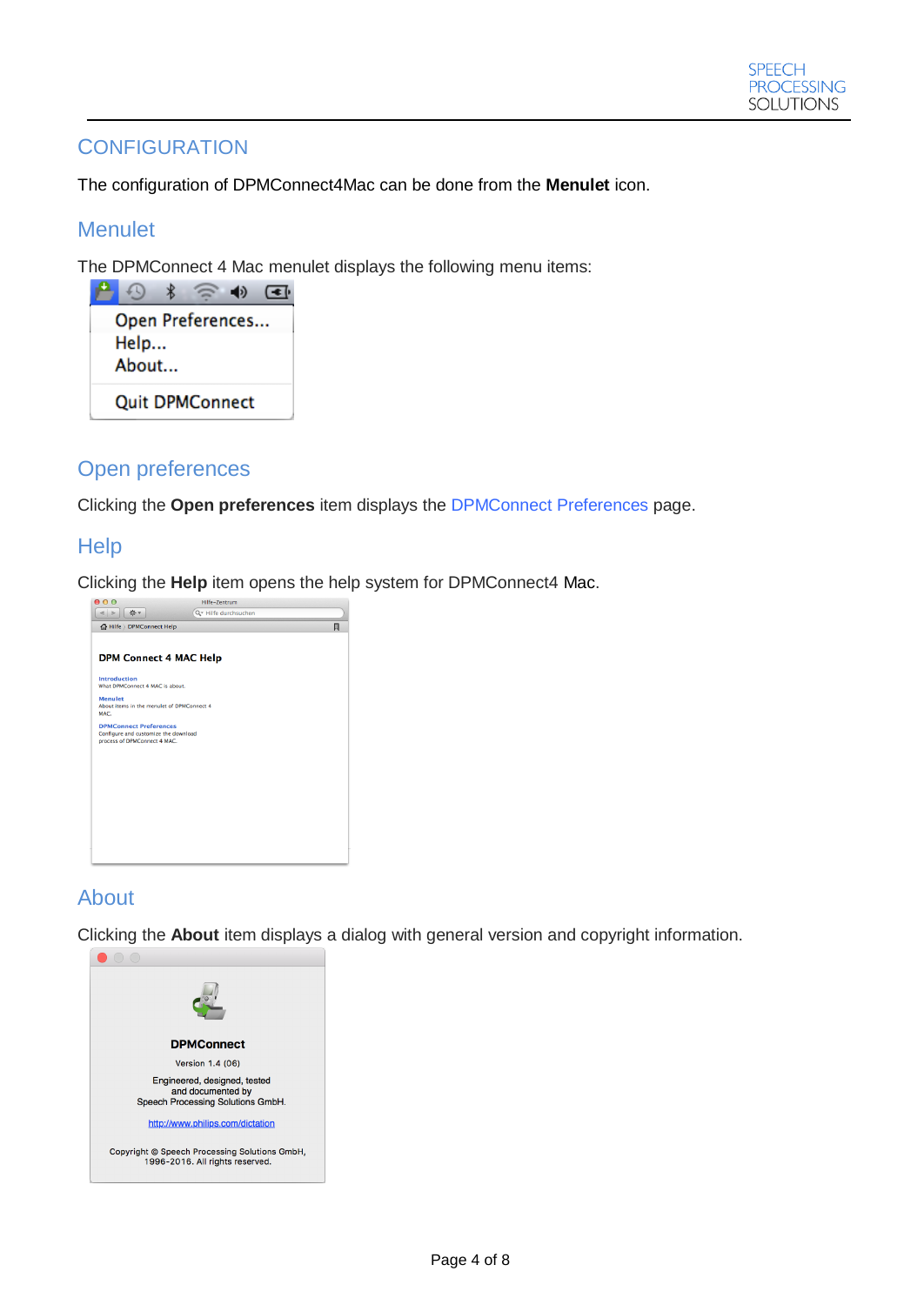## <span id="page-4-0"></span>DPM Connect Preferences

Here you can customize the download process from a portable recording device.

**E** Note: Only the following file formats are supported to be downloaded: .dss, .ds2.

| (•) All files<br><b>EOL dictations only</b> |                                                              |
|---------------------------------------------|--------------------------------------------------------------|
|                                             | Keyword1 match (case insensitive)                            |
| Keyword1:                                   | test                                                         |
| Delete files after download                 |                                                              |
| <b>Download location</b>                    |                                                              |
| Download folder:                            | Choose<br>/ / mail ar just this and / Documents              |
|                                             | Create subfolders based on keyword                           |
|                                             | Select keyword: Work type (Keyword2)<br>$\blacktriangledown$ |
| Show download notifications                 |                                                              |
|                                             |                                                              |

### **Automatic file download**

Here the following options can be defined for downloading files from a recording device:

### **All files**

Activate this option to enable all files to be downloaded automatically.

### **EOL dictations only**

By activating this option, any files which have the EOL (End-of-Letter) indication are downloaded to the computer.

**E** Note: This option is only supported with Philips .dss and .ds2 files.

### **Keyword1 match (case insensitive)**

By activating this option, any dictation files with the specified keyword assignment are automatically transferred from the recording device to the computer when the device is connected to the PC **B** Note: Only keywords containing English characters and numbers are supported (a-z;A-Z;0-9).

### **Delete files after download**

If you want to remove the downloaded files from the recording device so that you could free storage space on it, activate the **Delete files after download** option.

**E** Note: Already existing files with the same name cannot be overwritten. In this case, a visual notification displays that some files have not be transmitted due to duplication problems. However, if the date and time of the file differs, then a new filename with suffix \_001 will be created.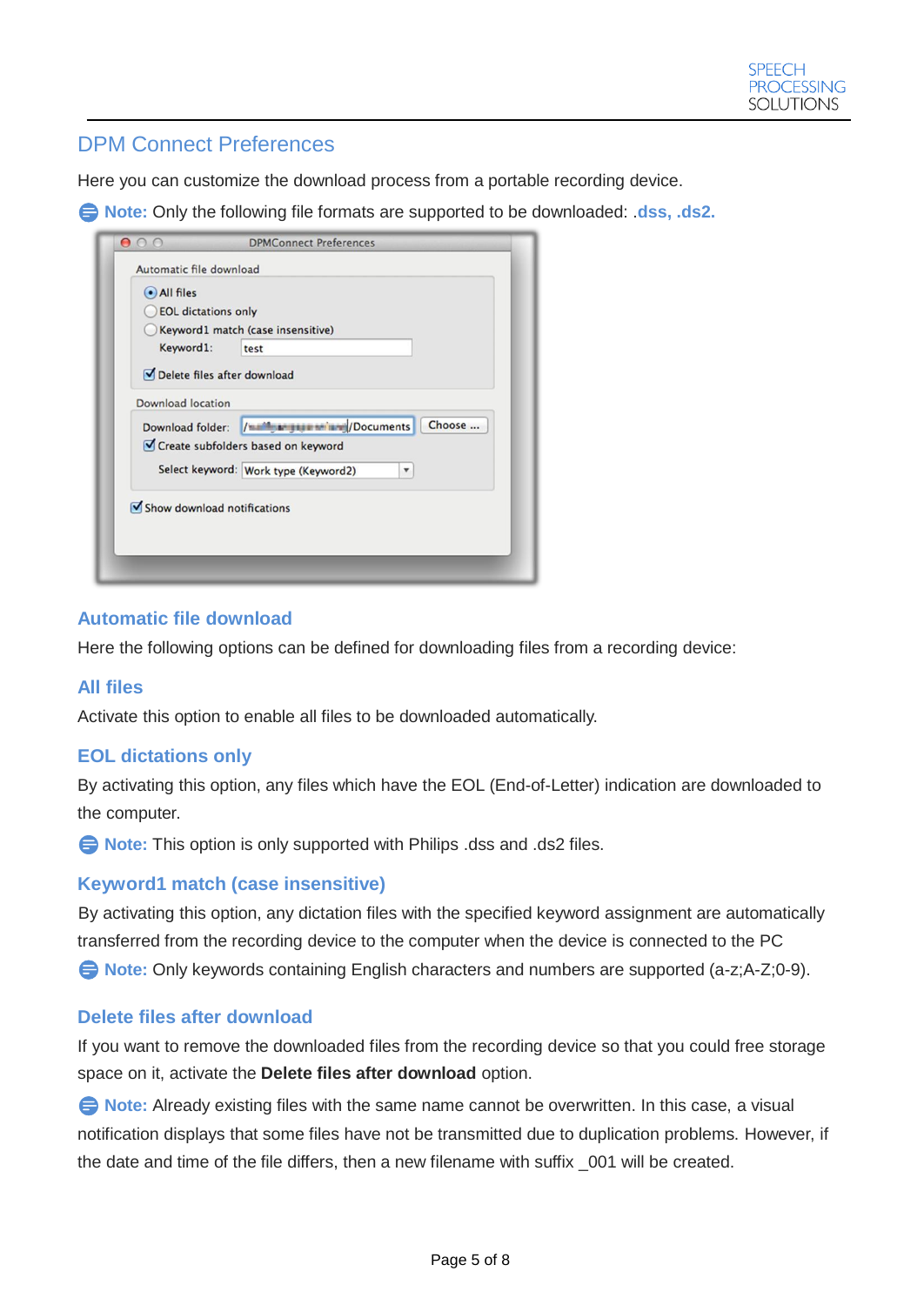#### **Download location**

The recording device files will be transferred to a selected local folder of the computer.

The DPMConnect4Mac application works only with local paths, however, you are also allowed to adjust any network paths (Finder\Go\Connect\_to\_server menu). After successful connection, this network path will be available in the Volumes folder and can be used as a local folder.

#### **Create subfolders based on keyword**

You can create subfolders based on selected keywords so that a group of files can be downloaded under one group.

### **Show download notifications**

Here you can customize the appearance of some visual feedbacks during the download process.

By activating this option, you will receive a visual feedback during download the download process.

**E** Note: In case of error occurrence or duplication, visual feedbacks always appear in the top-right corner of the display.

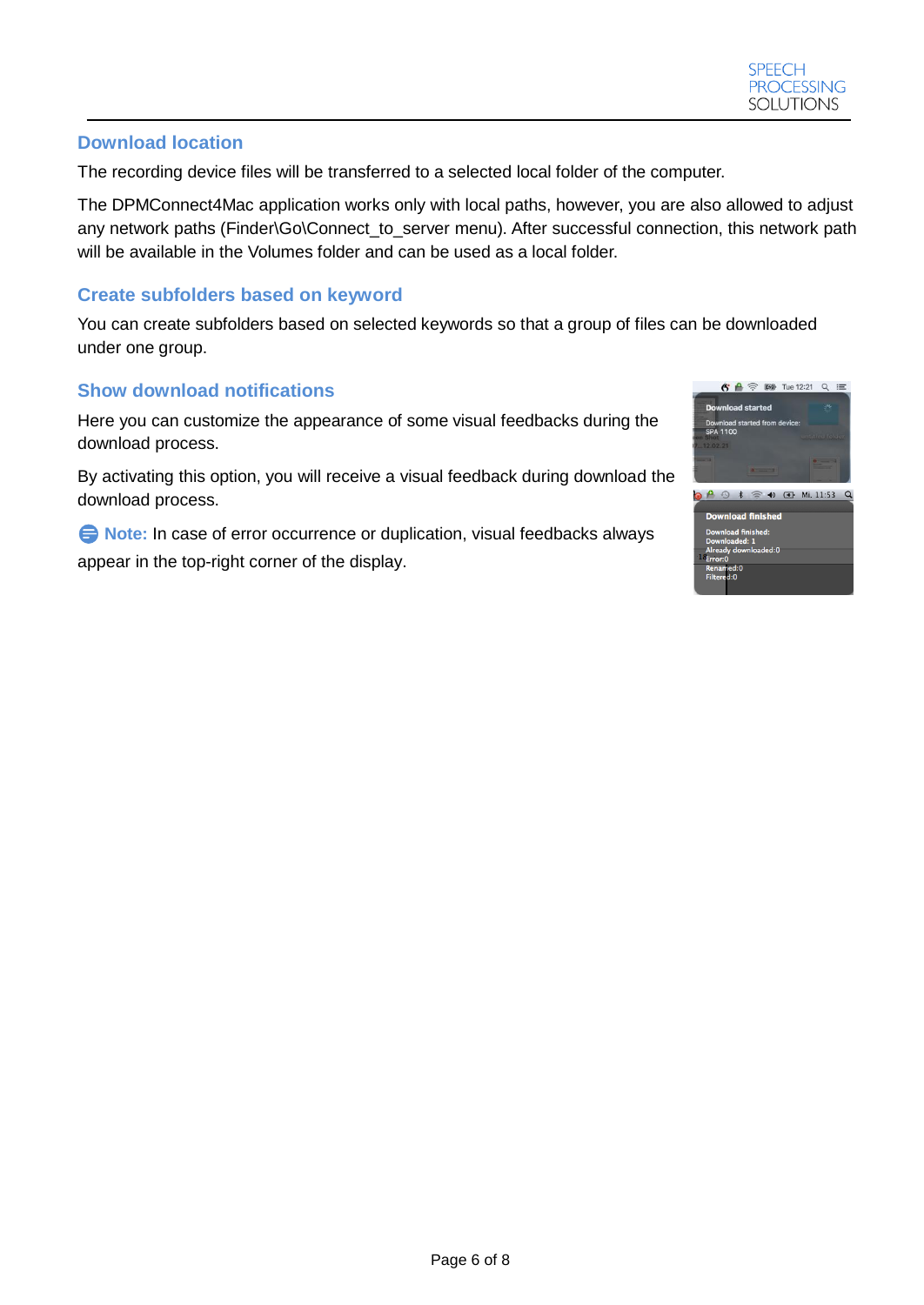# <span id="page-6-0"></span>KNOWN LIMITATIONS

## <span id="page-6-1"></span>Device eject

When disconnecting the DPM from the Mac without ejecting the device from the Finder page before the Mac will show the "unsafe eject" message box.



## <span id="page-6-2"></span>Fast Mac computers

Some (fast) Macs show different timing behavior for USB devices, which can cause DPMConnect not to recognize a DPM on connection.

It is possible to modify DPMConnects´s info.plist to overcome issues like that.

Therefore do the following steps:

- 1.) Close DPMConnect
- 2.) Right click on the DPMConnect icon
- 3.) Select "Show Package Contents"
- 4.) Go to folder "Contents"
- 5.) Open Info.plist with TextEdit
- 6.) Change value for PSPDPMConnectDelay to 10 (instead of 3)
- 7.) Start DPMConnect4Mac
- 8.) Connect DPM to Mac

If the DPM is still not recognized, please try increasing PSPDPMConnectDelay again, or get in touch with the Speech Processing Solutions Support department.